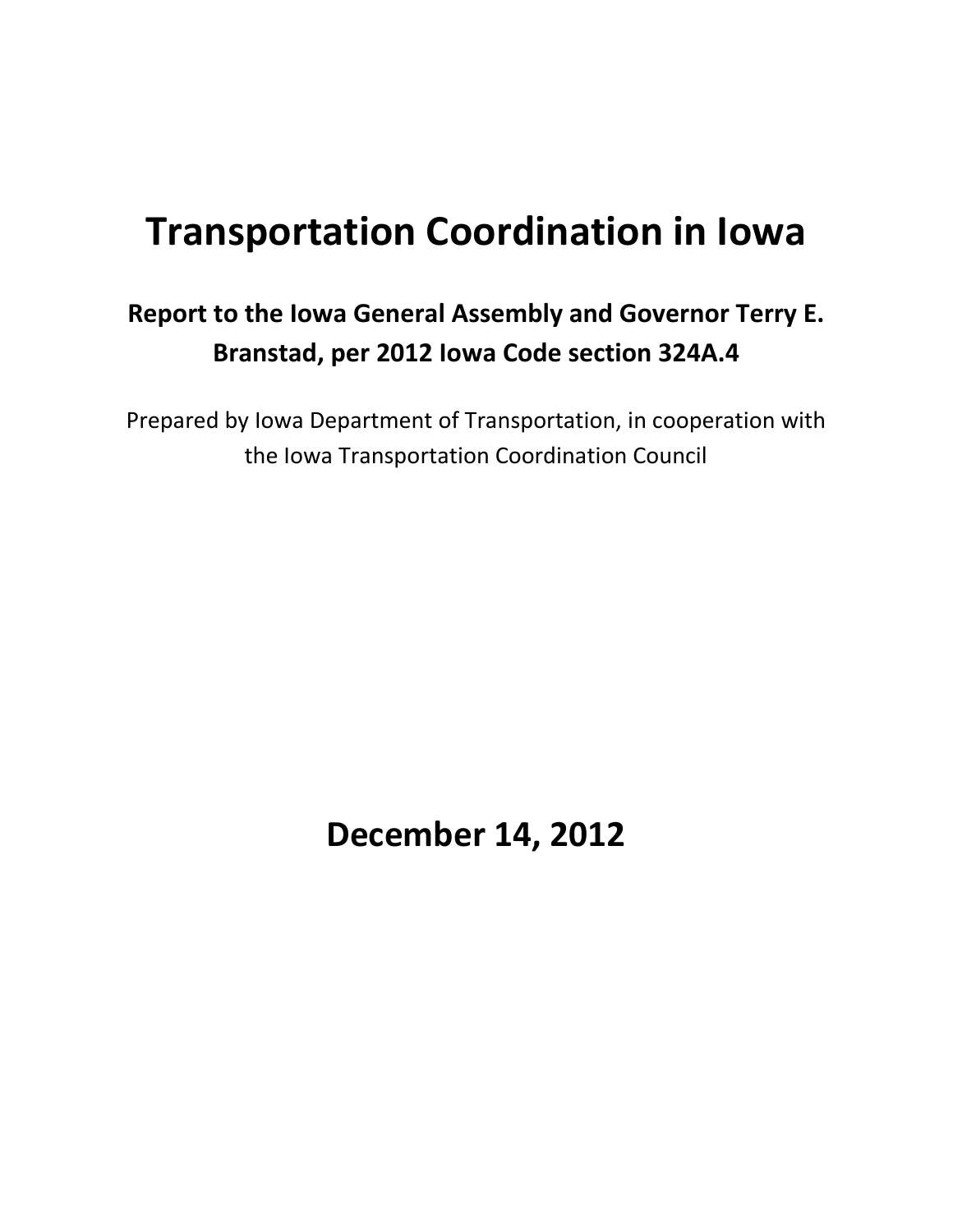#### **Introduction**

The 2012 Iowa Code section 324A.4, subsection 2, states the Iowa Department of Transportation (DOT) "shall biennially prepare a report to be submitted to the general assembly and the governor prior to December 15 of even-numbered years. The report shall recommend methods to increase transportation coordination and improve the efficiency of federal, state, and local government programs used to finance public transit services and may address other topics as appropriate."

Iowa has long been a leader in transportation coordination, from designated public transit agencies covering all 99 counties with little duplication, to requiring any agency receiving public dollars for the provision of transportation to first coordinate with the local public transit agency before providing the transportation on their own, to the creation of the Iowa Transportation Coordination Council.

Coordination allows Iowa to provide much needed transportation services to the citizens of Iowa with the most efficient use of public funds. Coordination has been an important topic in Iowa for many years, but during these times of economic constraint and restraint and Iowa's changing demographics, coordination of transportation services becomes even more critical.

#### **Background**

Iowa has 35 public transit systems, covering all 99 counties, served by 19 urban systems in cities and 16 regional systems that are multi-county in nature. These public transit systems provided over 26 million rides in Fiscal Year (FY) 2011. All transit services are open to the general public; trips are made to work, shopping, meal sites, medical appointments, social events, or for any other purpose a person desires.

The 19 urban systems typically operate as a department of their respective cities, with three systems as exceptions: CAMBUS as a department of the University of Iowa, Metropolitan Transit Authority of Black Hawk County as a 28E organization, and the Des Moines Area Regional Transit Authority as a 28M organization. Service in the urban areas can be classified as fixed route or Americans with Disabilities Act (ADA) paratransit. Fixed route operates along a set course with passengers accessing the service via the nearest bus stop. ADA complementary paratransit is available in zones around the fixed routes to those who meet certain disability qualifications under the ADA, with service provided as origindestination with the bus picking the passenger up at their home, or other location, and delivering them to their desired location. ADA complementary paratransit trips are scheduled the day before the desired trip.

The 16 regional systems, ranging in coverage from three counties to ten, are set up independently as non-profit organizations, by 28E agreement or are housed within another agency such as a council of governments. Regional systems operate on a demand-response basis, with curb-to-curb service for passengers typically scheduling trips 24-hours in advance.

For more information on Iowa's public transit systems, please visit [www.iowadot.gov/transit/.](http://www.iowadot.gov/transit/)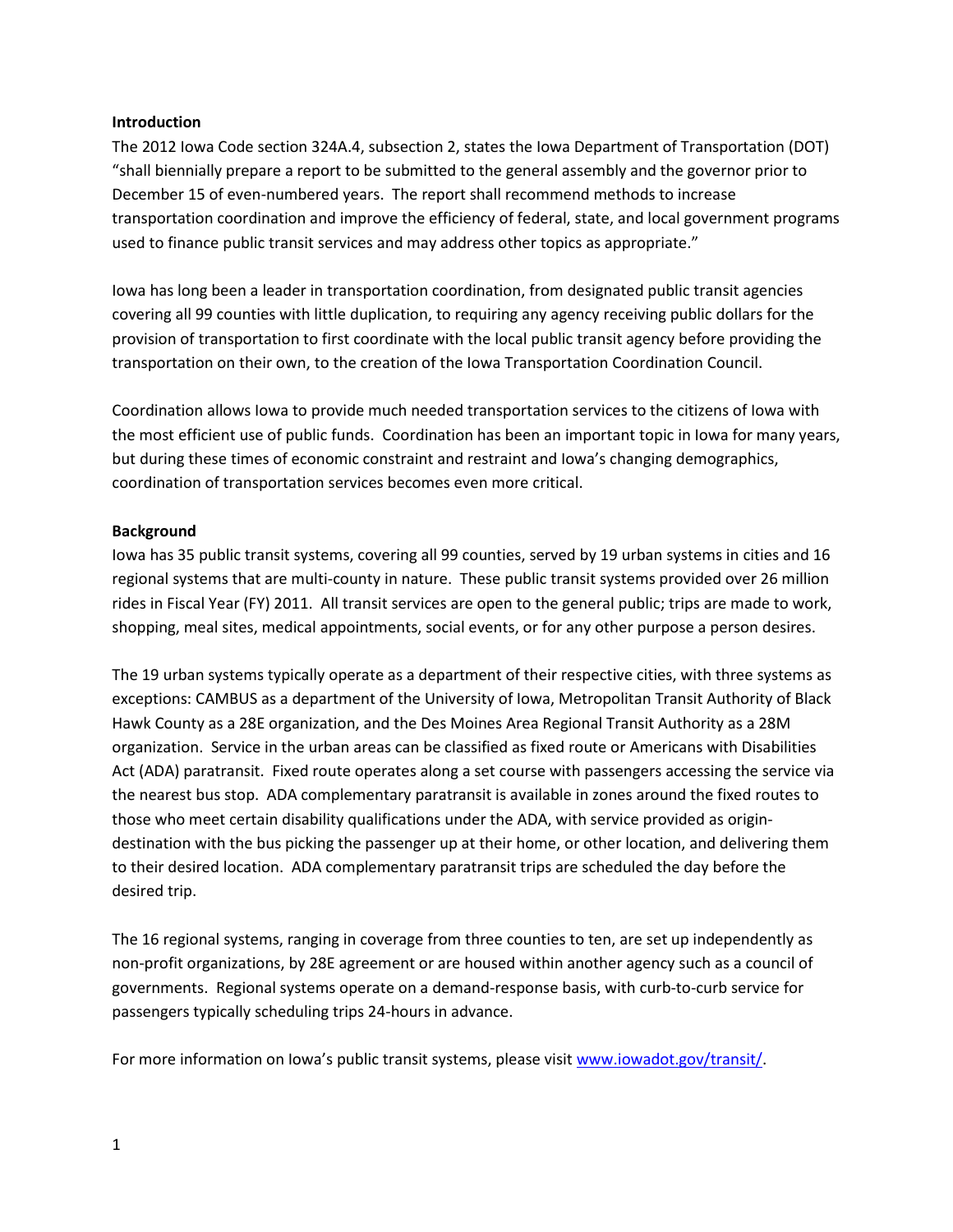### **Iowa's Public Transit System**



#### **Iowa Transportation Coordination Council**

Meeting bi-monthly, the Iowa Transportation Coordination Council (ITCC), established by the Iowa Legislature, discusses transportation issues affecting its members. The Iowa DOT chairs and staffs the meetings. Members include representatives from Iowa Department on Aging (IDA), Iowa Department of Human Services, Iowa Department of Public Health, Iowa Vocational Rehabilitation Services, Iowa Workforce Development, American Cancer Society, United Ways of Iowa, Iowa Public Transit Association, Iowa's Metropolitan Planning Organizations (MPOs) and Regional Planning Affiliations (RPAs), AARP, TMS Management Group, Iowa League of Cities, Iowa Mobility Managers Network, and Federal Transit Administration (FTA) United We Ride.

The ITCC serves as the umbrella coordination advisory group, identifying gaps in transportation needs, identifying barriers to coordination, and developing recommendations for solutions and transportation options. ITCC agenda items have included: Iowa Workforce Development Virtual Access Point Demonstration, Reduction of Iowa Area Agencies on Aging, Iowa Mental Health System Redesign, AARP/WHO Age Friendly Communities, Goal Setting Mobility Managers in Iowa, and Mobility Manager Performance Measures.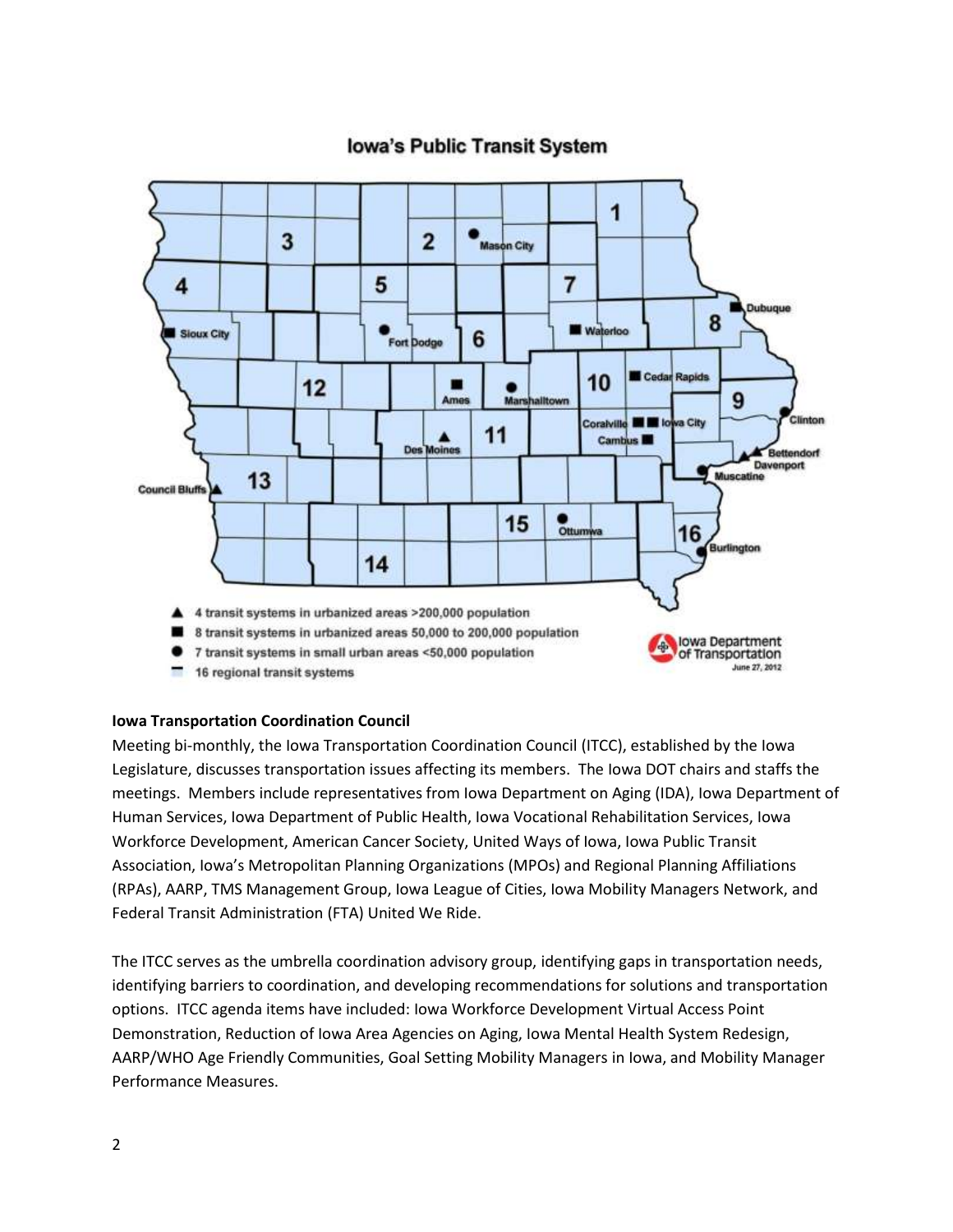As a result of relationships formed during these ITCC meetings, other coordination projects are currently in the planning stages. Iowa Workforce Development, Iowa Department of Human Services and Iowa DOT are discussing a pilot project for providing transportation to persons in the Promise Jobs program; ensuring transportation is not a barrier to getting the training required under the program. The Iowa DOT and the American Cancer Society are discussing the possibility of a statewide transit pass, usable on any Iowa public transit system, to allow the American Cancer Society to send one pass to cancer patients to access the treatments they need.

For more information on the ITCC, please visit[: www.iowadot.gov/transit/itcc/index.html.](http://www.iowadot.gov/transit/itcc/index.html)

#### **Passenger transportation planning process**

Iowa's MPOs and RPAs have facilitated a coordinated planning process to annually create passenger transportation plans and submit them to the Iowa DOT. This process brings together local stakeholders in transportation to identify transportation needs in the community.

The goals of the passenger transportation planning process are:

- 1. Improve transportation services to Iowans;
- 2. Increase passenger transportation coordination;
- 3. Create awareness of unmet needs;
- 4. Develop new working partnerships;
- 5. Assist decision-makers, advocates, and consumers in understanding the range of transportation options available;
- 6. Develop justification for future passenger transportation investments; and
- 7. Save dollars and eliminate overlapping of services.

Public transit projects to be funded with FTA monies must be derived from a coordinated planning process. This provides the incentive for the locals to work together on a comprehensive transportation plan. Projects such as medical shuttles to Iowa City and the hiring of local mobility coordinators have come from the passenger transportation planning process. Bringing the right organizations together to discuss transportation needs incites coordination of ideas and resources.

For a list and map of Iowa's MPOs and RPAs, please visit: [www.iowadot.gov/systems\\_planning/distplannercontact.htm.](http://www.iowadot.gov/systems_planning/distplannercontact.htm)

#### **Coordination efforts**

Public transit agencies strive to coordinate transportation services within their community to the greatest extent possible, to the benefit of all involved. By partnering with the RPAs and local human service providers they work to create more efficient use of the public transit vehicles, reduce costs to the coordinating agencies, and provide access to needed transportation services for the community. One of the biggest barriers to coordination in rural areas is the federal charter rules (49 CFR Part 604). These rules prevent local public transit agencies from providing group trips to their local community members. This means groups such as daycares and social service organizations can no longer utilize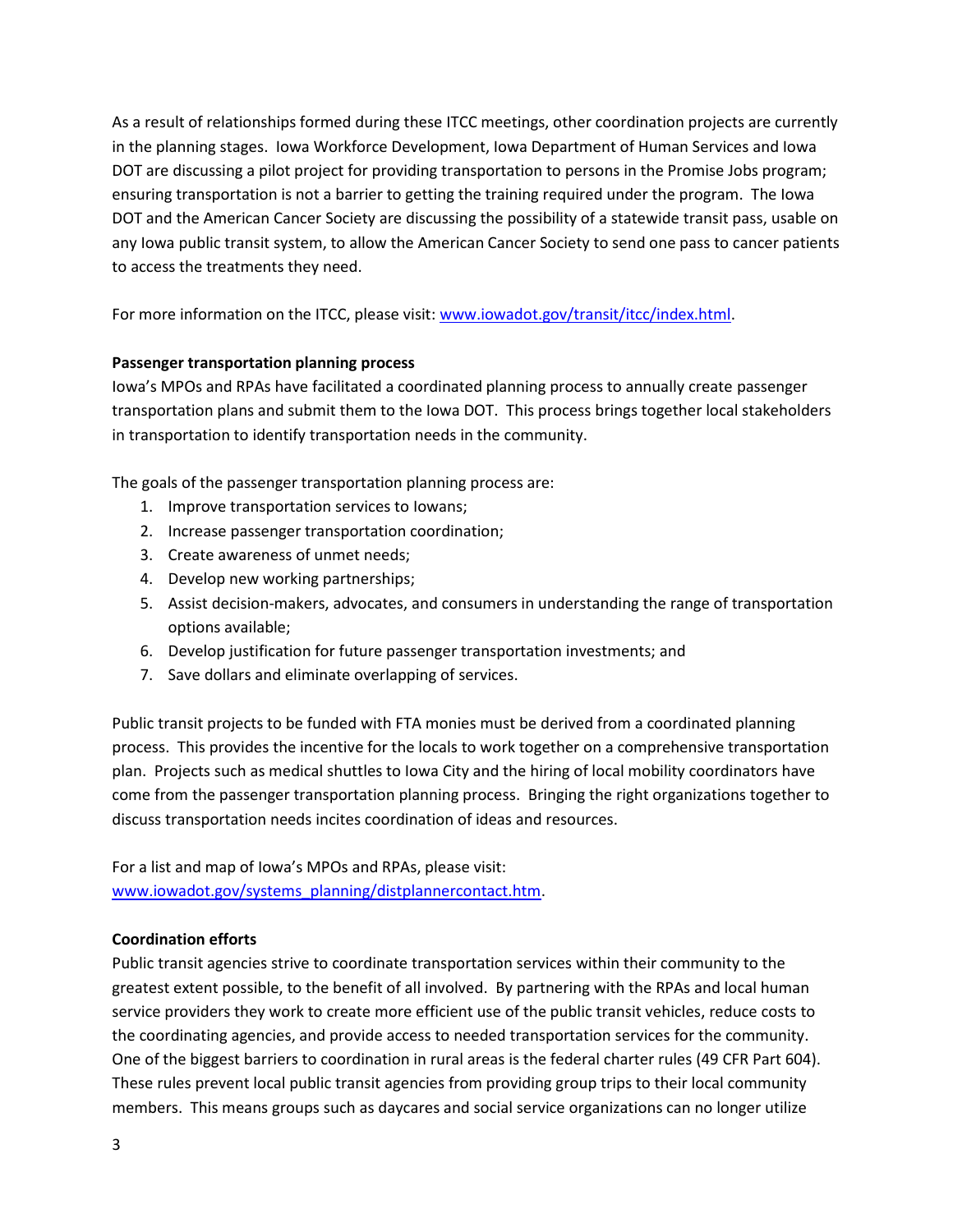public transit for trips because they are considered exclusive use of the vehicle for a negotiated price. These trips may only be provided if none of the registered charter companies in an area respond as able to perform a trip, which is a rarity. While large event transportation should be provided by private charter companies, small daycares cannot afford charter rates to transport their children to the local pumpkin patch, library, or zoo, so often these trips do not occur and learning opportunities are lost.

#### **Social service agencies**

Human service agencies, counties, nursing homes, sheltered workshops, etc. are all able to transport their clients to medical appointments, work, and social activities by public transit without the expense of purchasing, maintaining, fueling, and insuring a vehicle. Staff time is also saved because an employee is not required to take time out of their work day to transport perhaps as few as one person to an appointment.

#### **Area agencies on aging**

Many of the public transit agencies receive Federal Title IIIB funding through their respective Area Agencies on Aging to provide transportation services to those aged 60 years and over. Eligible passengers living independently typically pay only a donation for the transportation service received. This partnership is valuable, allowing seniors who may not be able to drive or do not want to drive to remain in their homes as long as they desire.

#### **Public health**

The Iowa DOT was one of the many partner agencies providing input on and taking responsibility for addressing Iowa's critical health needs through *Healthy Iowans: Iowa's Health Improvement Plan 2012- 2016*. In addressing the transportation issues in the plan, the Iowa DOT committed to… "Increase awareness of the availability of public transit service for accessing health care in all counties."<sup>1</sup> Following through on this commitment, the Iowa DOT and Iowa Department of Public Health collaborated to update the *Health Care and Public Transit* brochure. This brochure is intended for the health care industry audience to give an understanding of public transit and their patients' use of it.

For a copy of the *Health Care and Public Transit* brochure, please visit [www.iowadot.gov/transit/publications/HealthCare&PublicTransit.pdf.](http://www.iowadot.gov/transit/publications/HealthCare&PublicTransit.pdf)

#### N**on-emergency medical transportation**

The majority of Iowa's public transit systems work with TMS Management Group, Iowa's Medicaid nonemergency medical transportation broker. In FY 2011, 17,734 TMS rides were provided by public transit through this partnership. TMS Management Group also contracts with private transportation providers. Iowa's urban public transit systems often sell fixed route bus passes to TMS Management Group for client use. If enough medical trips are needed by a client during the month, and that client is physically able to access a bus stop, purchasing a monthly bus pass is more cost-effective than paying for individual rides. This situation is a win-win-win: saving money for TMS Management Group, allowing

 $\overline{\phantom{a}}$ 

<sup>&</sup>lt;sup>1</sup> [http://www.idph.state.ia.us/adper/common/pdf/healthy\\_iowans/plan\\_2012\\_2016.pdf,](http://www.idph.state.ia.us/adper/common/pdf/healthy_iowans/plan_2012_2016.pdf) Page 13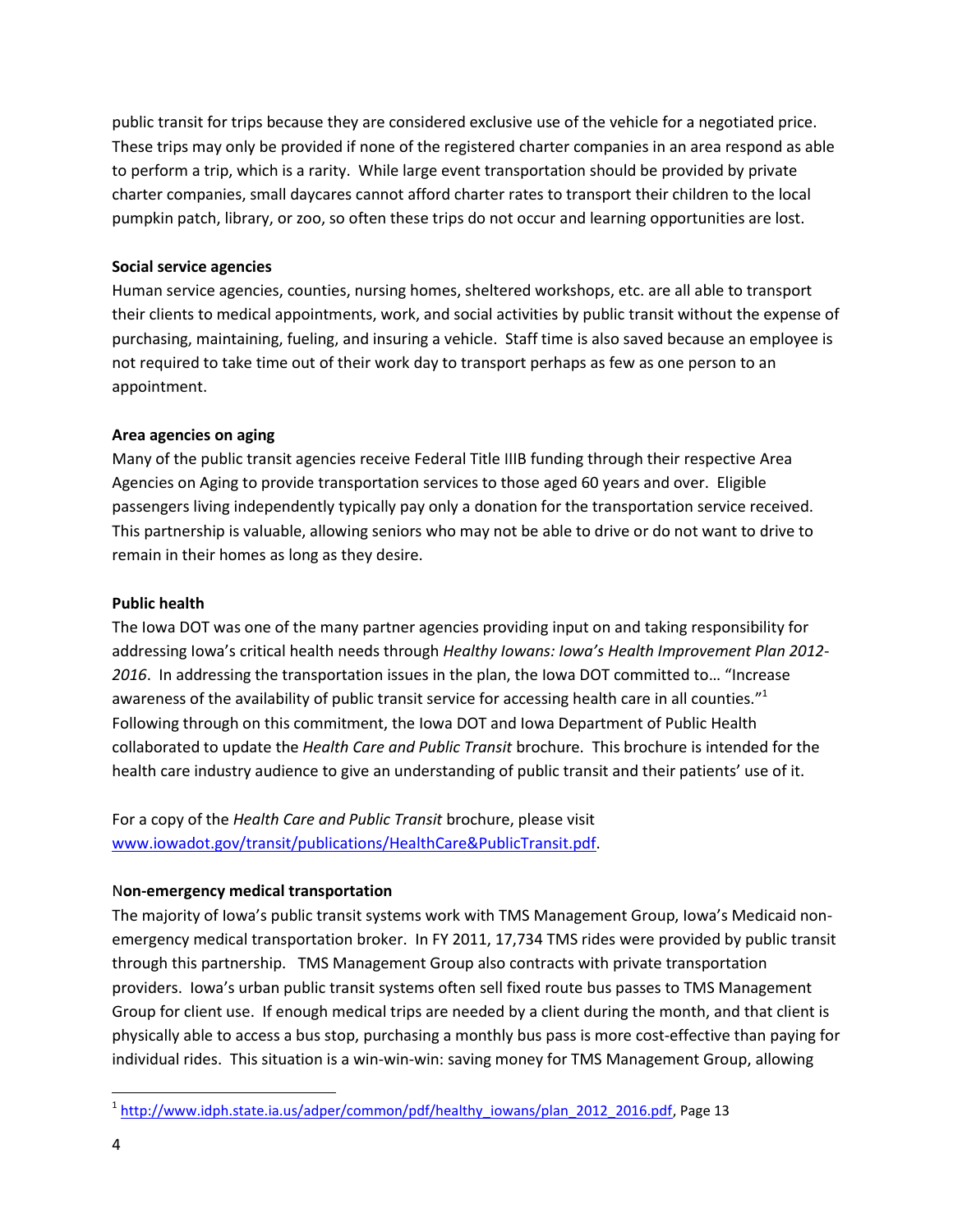the Medicaid clients to use the bus passes for other non-medical purposes as well, thus improving quality of life, and generating ridership for fixed route public transit systems.

#### **Mobility management**

Mobility management has become a major focus area over the past several years both nationally and in the state of Iowa. Mobility managers, or mobility coordinators as many are known, assist individuals in navigating from point A to point Z, no matter the number of modes of transportation required. Referrals are made to public and private transportation providers alike. Mobility coordinators may provide travel training, showing persons how to ride the bus if they have never had that experience. Mobility coordinators also meet with human service agencies, businesses, and other organizations to inform them of the public transit services available to inspire more coordination. Currently mobility coordinators are located in Region 1, Region 2, Region 4, Region 8, Region 11, Cedar Rapids, Council Bluffs/Omaha, Dubuque, and Polk County (see map below). Mobility coordinators are housed in public transit agencies, councils of government, community action programs, United Ways, and Area Agencies on Aging.



**Mobility Coordinators In Iowa** 

One mobility manager position unique to the State of Iowa is the statewide mobility manager. The statewide mobility manager position was created in 2011 through a partnership of the Iowa DOT, Iowa Association of Regional Councils, and the Region 6 Planning Commission/PeopleRides to educate public transit agencies, planning organizations, and other statewide organizations about the benefits of mobility management. The statewide mobility manager also acts as a contact for persons in areas not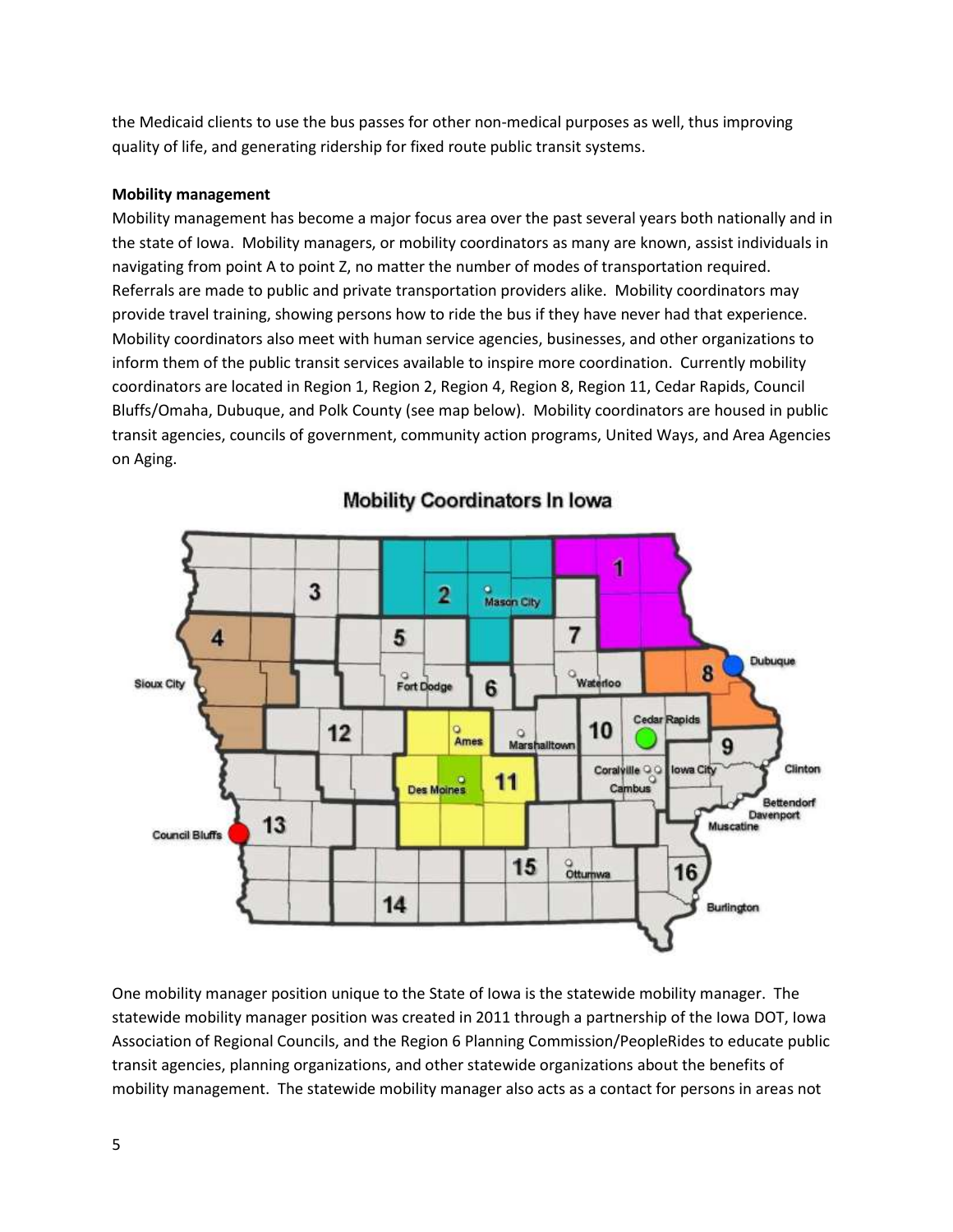served by a regional or urban mobility coordinator, assisting with travel navigation and providing referrals to local transportation providers. For more information about mobility management, please visi[t www.iowadot.gov/iowamobilitymanagement/index.html.](http://www.iowadot.gov/iowamobilitymanagement/index.html)

#### **Veterans transportation**

In June 2012, the Iowa DOT was awarded a grant from the Federal Transit Administration's Veterans Transportation and Community Living Initiative grant program. With this three-year grant, for a project totaling \$1,877,250, the Iowa DOT will be able to survey groups providing transportation services to veterans and compile that information into a master information, referral, and assistance (IR and A) database of transportation services with data from Iowa 211, Iowa COMPASS (Center for Disabilities and Development), and Iowa Family Caregiver (Iowa Association of Area Agencies on Aging). The database will feed a searchable website and mobile telephone application where persons can locate transportation and social services available in their area. Also included in the grant is funding for statewide ride matching software, where veterans and the general public can locate others with similar origins and destinations in order to share transportation costs.

The IDA, by Iowa Code section 231.64(1)(a), must coordinate any state-level IR and A system. Because of this statute, the IDA is working with Iowa Medicaid Enterprise (IME), the Health Information Exchange (HIE), and the Iowa Insurance Division on an all encompassing database holding information on the Medicaid program, insurance, medical records, etc. With Iowa DOT's veterans grant creating a database of transportation and human services for veterans and the general public and placing it into a searchable website and mobile telephone application, the end product can serve as the entry point software for IME, HIE, and the Iowa Insurance Division's database. This coordination across state agencies and with private non-profit groups will serve veterans and the general public well in their searches for health, human, and transportation services and information.

#### **TransitCares**

In early 2012, the Iowa DOT became aware of transportation issues with people enrolled in the IowaCare health insurance program. The IowaCare program underwent several changes effective January 1, 2012, utilizing several federally qualified health clinics in regions around the state. Previously, most patients went to the University of Iowa Hospitals and Clinics, unless they lived in Polk County where Broadlawns was their medical home. The University of Iowa Hospitals and Clinics had a fleet of 10 vans traveling throughout Iowa that would pick up, free of charge, persons without transportation and take them to their appointments in Iowa City. With regional clinics now as the first stop for treatments, medical services are closer to home for most, but the free or affordable transportation is no longer available because transportation is not an eligible expense under this program.

The Iowa DOT contacted the Iowa Department of Human Services about this issue to see how public transit could be helpful and provide the needed transportation services for medical appointments. In April 2012, the Iowa DOT made public transit dollars available to Iowa's transit systems to cover operating costs to transport IowaCare clients to their medical appointments. The fare charged to the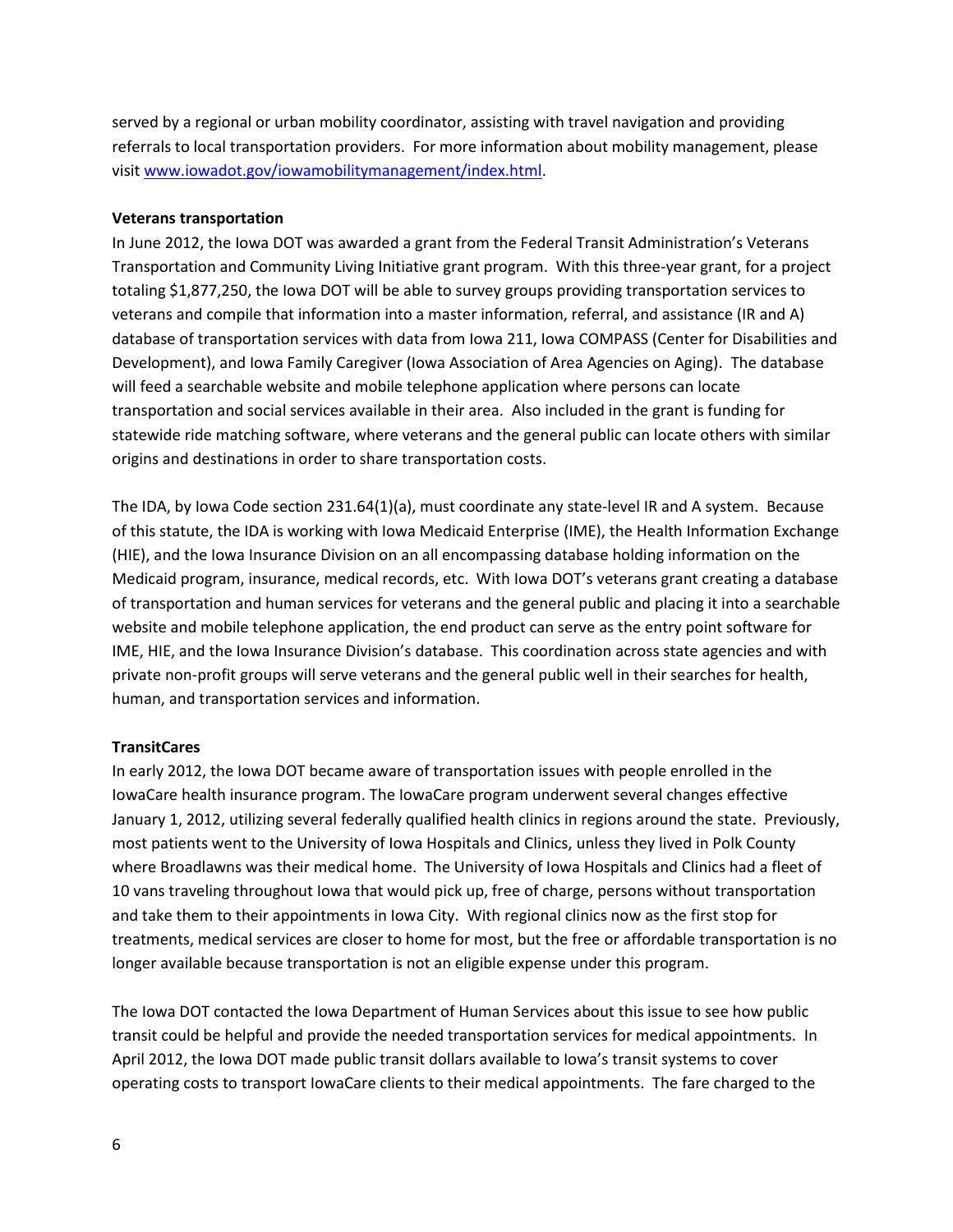IowaCare client was \$1 each way. Through June 2012, 143 rides were provided by 12 public transit agencies.

The issue of not having a transportation benefit under the IowaCare program is that clients without access to transportation do not go to the doctor for routine checkups or when medical issues are relatively minor; instead they are waiting until symptoms are intolerable and require an ambulance ride and hospital stay.

#### **Recommendations**

- 1) In order to increase transportation coordination and improve efficiency, the Iowa DOT recommends consideration of legislation that allows transportation costs to be eligible expenses for all state human service programs. This will require further discussion among the Iowa DOT and other state agencies on the cost and impact of such a change. The IowaCare example shows that programs are only effective if the people needing the services can access them. Without a transportation benefit under the IowaCare insurance program, many in need of medical care may not be able to access it.
- 2) All appropriate state agencies and transportation service providers must coordinate the transportation needs of those they serve with the local public transit provider. A lot of improvement has occurred in this area but much more remains to be done.
- 3) At the city and county level, transportation access public transit, in addition to roads should be considered when new services are being started and when new developments are being proposed. Public transit in many cases is the only viable mode of transportation for employees to go to work. By providing these services, employers will have full access to the workforce supporting their hiring of the best candidates and securing full employment.
- 4) Iowa has the second oldest transit fleet in the nation. In order to reduce the growing backlog of transit vehicle replacement needs, there needs to be additional funding for replacing and expanding public transit vehicle fleets. The federal government through the transportation reauthorization bill, MAP-21, significantly reduced funding of capital items such as buses in Iowa, providing only minimal dollar amounts for the duration of the bill. In response to this funding reduction, the Iowa DOT recommended and the Iowa Transportation Commission is anticipated to approve the annual allocation of \$3 million of other federal transportation funds for bus replacement to help offset the impact of MAP-21. Public transit services are only as good as the vehicles providing them. Iowa's public transit systems work hard to keep vehicles in a state of good repair well beyond their useful lives, but eventually vehicles wear out and must be replaced. A reliable and sustained funding stream for this purpose is needed and options should be explored at the federal, state and local level.
- 5) Federal charter rules (49 CFR Part 604) are stifling some coordination efforts in the state of Iowa. Since their adoption in 2008, the federal charter rules have put an end to many community group trips which had been provided by public transit agencies. Efforts to change these rules are ongoing and support from legislators and other parties to work with Iowa's congressional delegation would show the importance of this issue to Iowa and enhance the likelihood of change.